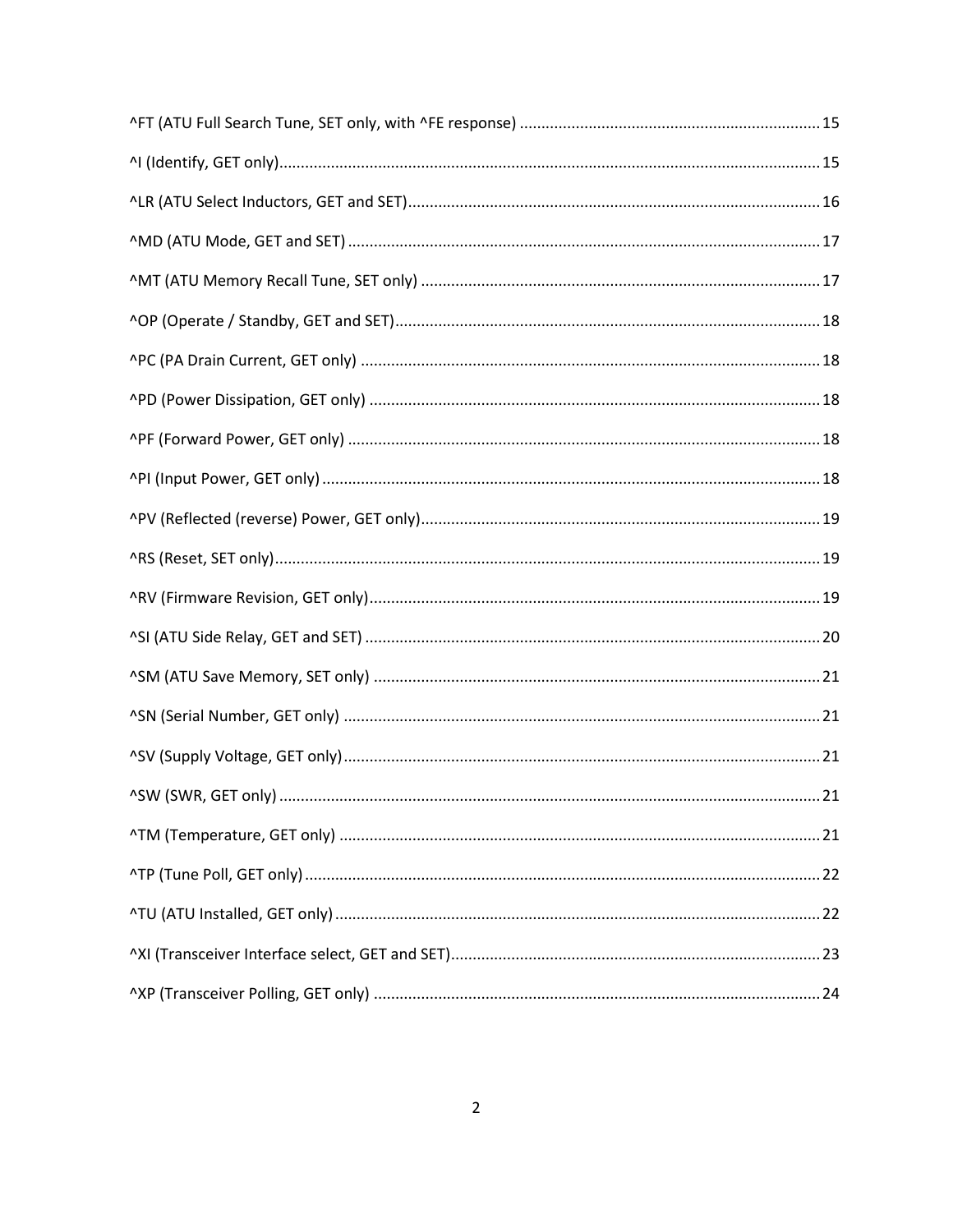### <span id="page-2-0"></span>**Serial port overview**

Commands are sent to the KXPA100 via its "PC DATA" serial port. Use 4800, 9600, 19200, or 38400 bit/s, 8 bit characters, one stop bit and no parity. There is no hardware flow control. The *KXPA Utility* discovers the KXPA100's PC DATA serial port speed by sending a pair of null commands (**;;**) at each of the supported speeds and selects the speed that results in responses. You can change the KXPA100's PC DATA serial port speed with the Baud Rate (**^BRP**) command.

#### <span id="page-2-1"></span>**Command Format**

All commands and almost all responses use the printable ASCII character set (some KX3 responses such as DS and IC contain unprintable characters).

Commands sent to the KXPA100 are either GET or SET.

GET commands are used to get information from the KXPA100; the information is returned in a RESPONSE message.

SET commands are used to change the KXPA100's internal state or to initiate an action. SET commands do not generally generate a RESPONSE. SET can be followed by a GET to verify the SET.

KXPA100 commands generally start with a caret ( $\land$ ). This is done to distinguish KXPA100 commands from KX3 commands.

A Host PC may be connected to the 3.5 mm TRS connector PC RS-232 serial port (using a KXUSB, KXSER, or equivalent). The other KXPA100 serial port (included in the 8-conductor RJ-45 connector) may be connected to a KX3 transceiver. The KXPA100 forwards KX3 commands (generally commands that do not begin with "^") to the "downstream" KX3.

Each serial command is terminated with a semicolon character. For example, to query the current software revision, send "**^RV;**" (send ^, R, V, and semicolon).

Input commands and their responses are fixed length, and leading zeros are required on input and are not suppressed on output. The command parser expects a command terminator (a semicolon) in exactly the position indicated in this reference. Don't embed spaces or omit leading zeros.

Generally, after sending a GET command, wait for the corresponding RESPONSE before sending more commands. The KXPA100 has a limited input command buffer. You may safely "stack up" at least 64 bytes of commands without risk of overrun. If you wish to send a very long sequence of SET commands, break them up with an intervening GET (such as the null command **;** or **^RV;**) that returns a RESPONSE, and wait for those responses. Flow control is done at the application level.

Several commands require installation of an optional KXAT100 Antenna Tuner to be meaningful. For example, you may set the ATU Capacitors with the **^CR** command. If no Antenna Tuner is installed, the microcontroller's ports are set and may be read, but there are no ATU relays connected to these microcontroller I/O ports.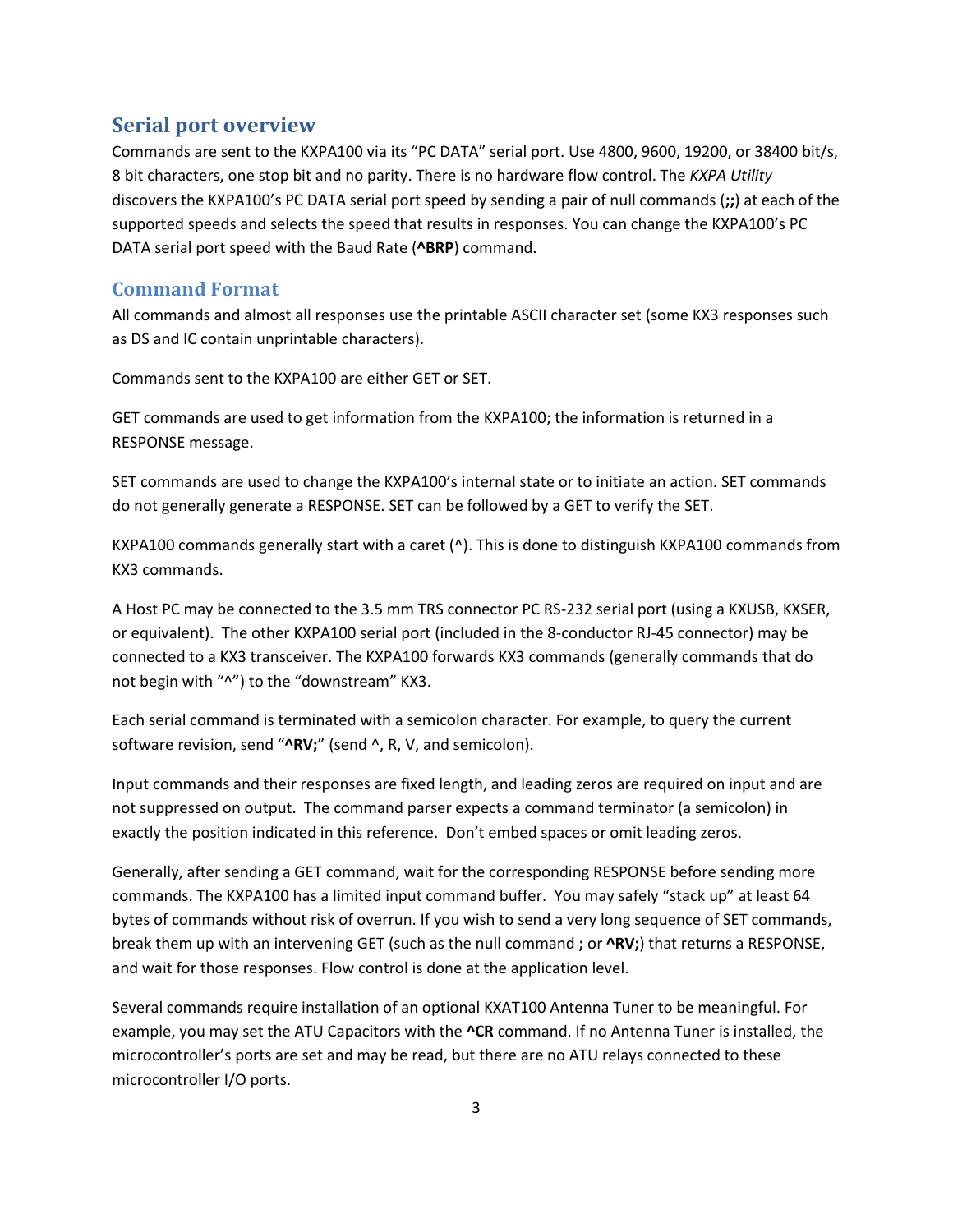# <span id="page-3-0"></span>**Using** *KXPA Utility* **to Test Commands**

The Command Tester tab of the *KXPA Utility* can be used to try individual commands. Try typing "**^RV;**" in the input area. The command and its response are shown on the output area.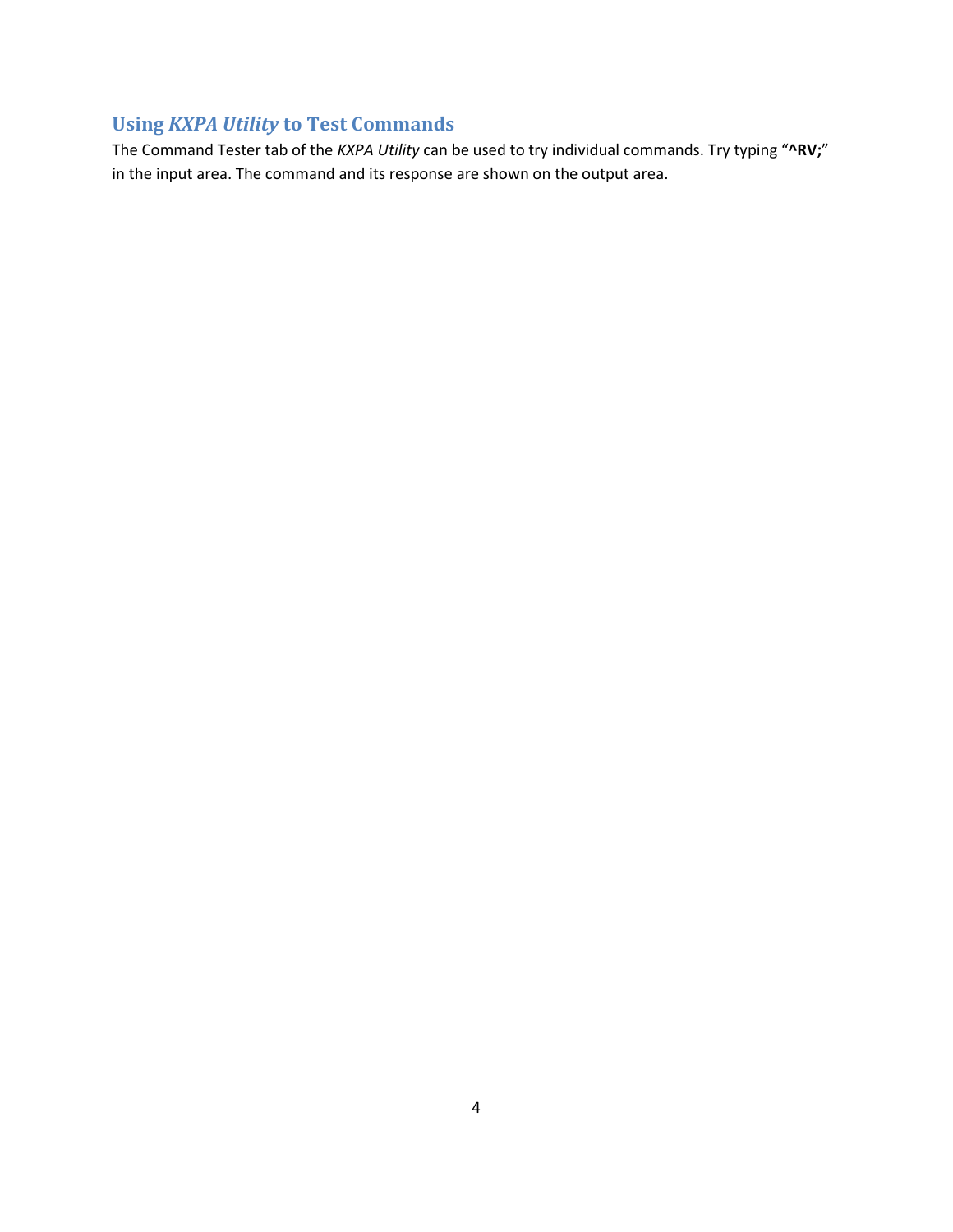# <span id="page-4-0"></span>**Commands and responses**

<span id="page-4-1"></span>**; (Null, GET only)** GET format: **;**

RESPONSE format: **;**

KXPA100 firmware echoes a semicolon. The *KXPA Utility* sends two semicolons to determine the PC DATA serial port speed during a connection sequence.

This command is not forwarded to the KX3.

### <span id="page-4-2"></span>**^AD (Dynamic attenuator reason, GET only)**

GET format: **^AD;**

#### RESPONSE format: **^ADx;**

Returns a character indicating the reason the attenuator was most recently deployed by firmware:

| ^AD; response | Reason                                      |
|---------------|---------------------------------------------|
| ^ADD;         | Dissipated power limit was reached          |
| ^ADF;         | Forward power limit was reached             |
| ^ADI;         | Input power limit was reached               |
| ^ADJ;         | JA Mobile power limit was reached           |
| ^ADN;         | The attenuator has not been deployed by     |
|               | firmware since the last power on            |
| ^ADV;         | Reverse (reflected) power limit was reached |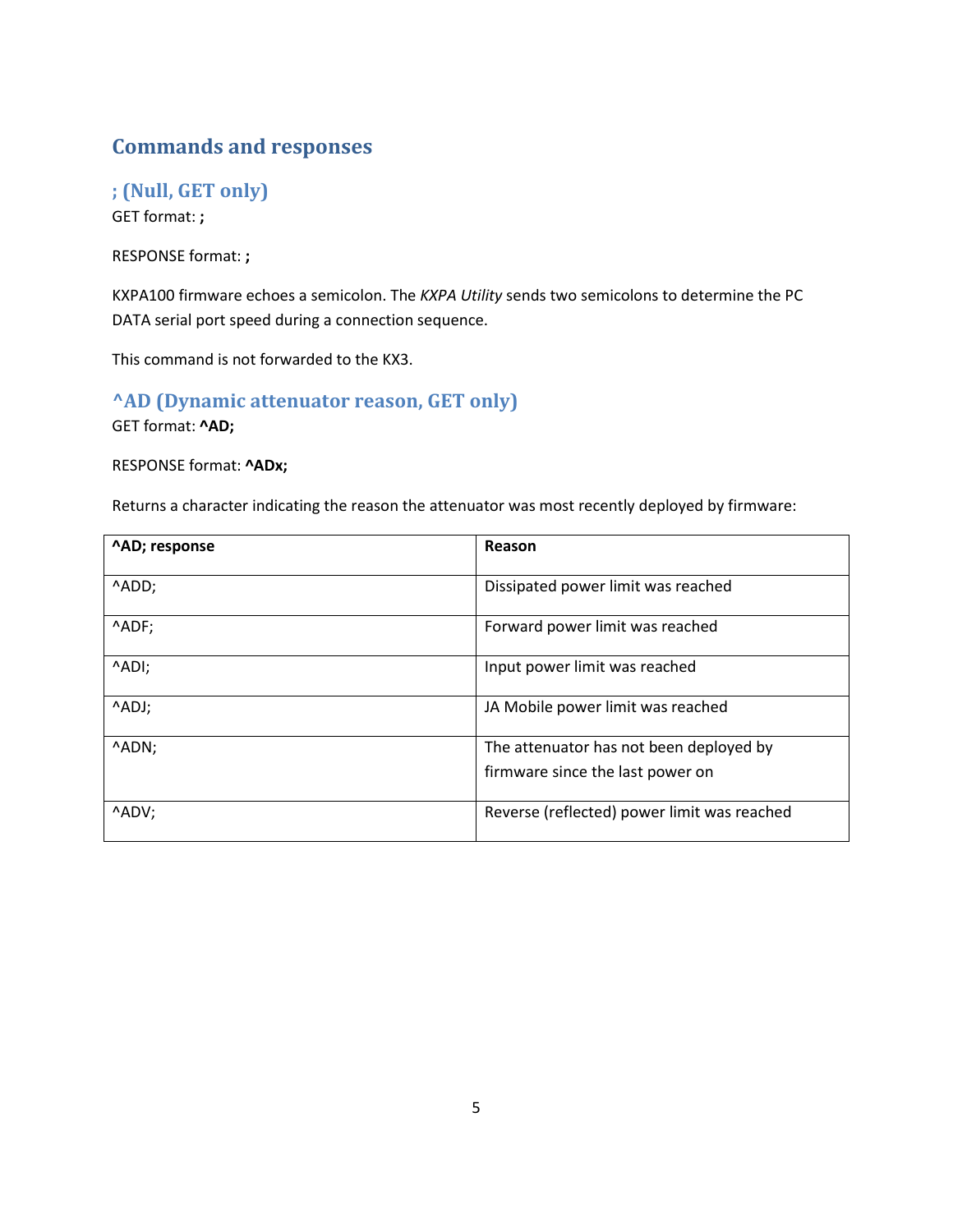# <span id="page-5-0"></span>**^AE (Antenna Enable, GET and SET)**

Antenna Enable is used to enable or disable each of the KXPA100 antenna connectors, by band. This may be used to prevent accidental switching to an unconnected antenna.

GET format (single band): **^AEbb;** where **bb** is the Band Number **00** through **10** (see **BN;** command).

SET/RESPONSE format (single band): **^AEbbn;** where **bb** is the Band Number **00** through **10** and **n** is a digit from **1** through **3** indicating which antenna connectors are enabled:

| Only ANT1 is enabled, ANT2 is disabled                     |
|------------------------------------------------------------|
| Only ANT2 is enabled, ANT1 is disabled                     |
| ANT1 and ANT2 are both enabled. This is the default value. |

#### GET format (all bands): **^AEA;**

SET/RESPONSE format (all bands): **^AEAnnnnnnnnnnn;** where **nnnnnnnnnnn** has one digit for each of 11 bands, 160 through 10 meters.

Abbreviated SET format to set all bands to the same value: **^AEAn;**

For example, **^AEA1;** has the same result as entering **^AEA11111111111;** or **^AE001;^AE011;^AE021;AE031;AE041;AE051;AE061;AE071;AE081;AE091;AE101;**

**AE** is meaningful only if the optional KXAT100 Antenna Tuner is installed.

**AE** was added in firmware version 01.18.

# <span id="page-5-1"></span>**^AN (ATU Select Antenna, GET and SET)**

GET format: **^AN;**

SET/RESPONSE format: **^AN1**; **^AN2**;

It may take a few tens of milliseconds after issuing an **^ANx** setter before the relays are changed.

The SET form of this command is ignored while transmitting or tuning, or the antenna is disabled (see AE).

Set form **AN0;** is interpreted as "advance to next antenna", equivalent to HOLD of the ANT button.

This command is meaningful only if the optional KXAT100 Antenna Tuner is installed.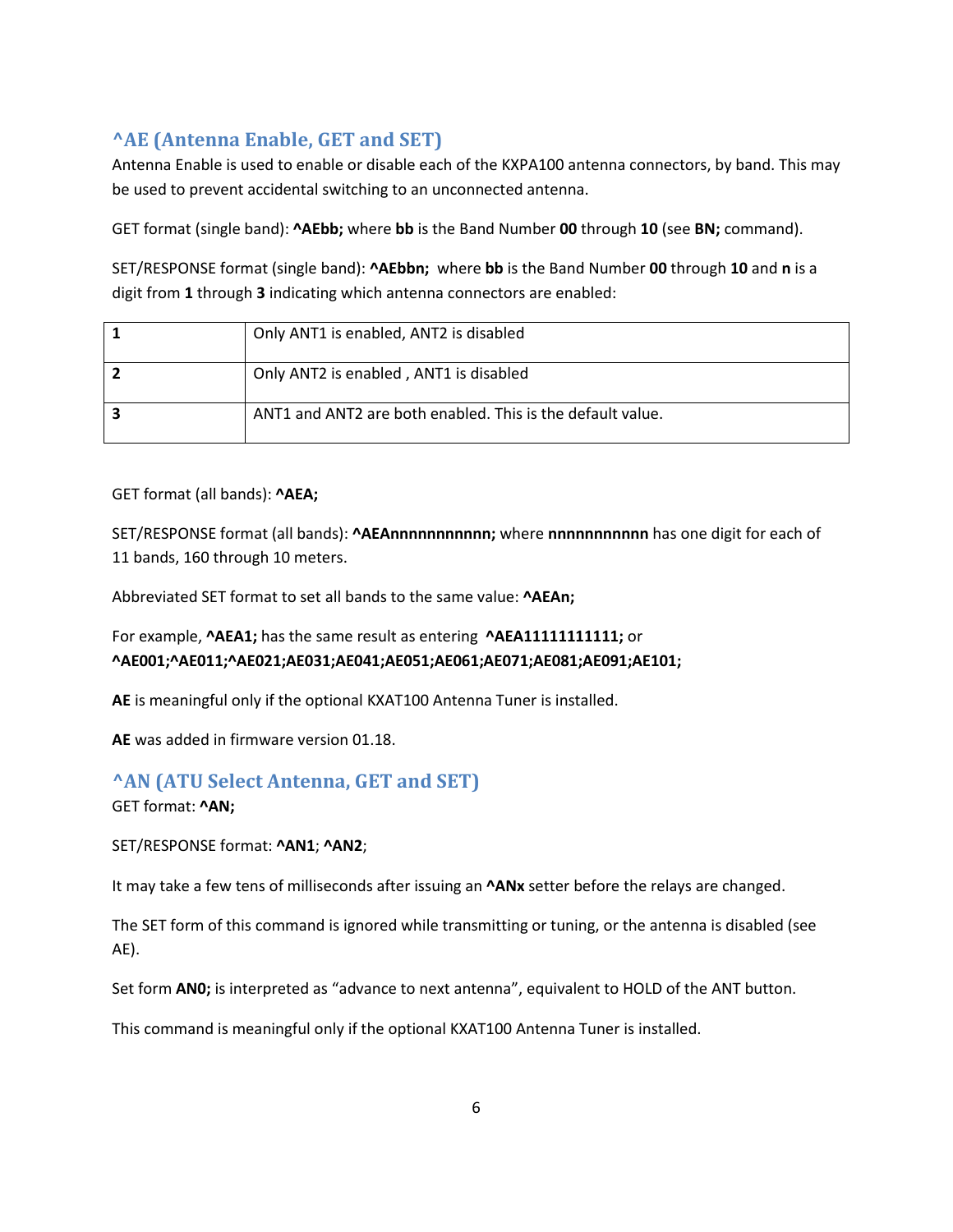# <span id="page-6-0"></span>**^AT (Enable/Disable Attenuator, GET and SET)**

GET format: **^AT;**

SET/RESPONSE format: **^AT0**; (disabled) or **^AT1;** (enabled). The response **^AT2;** is returned if the attenuator is engaged by the back panel switch.

Energizes **(^AT1;)** or releases (**^AT0;**) the attenuator relay, K203. If the back panel 3 dB ATTEN switch is ON, the **^AT** setter has no effect.

It may take a few tens of milliseconds after issuing an **^AT** setter before the relay is changed.

Firmware enables the attenuator as needed to protect the amplifier, and may release it after a period without transmission.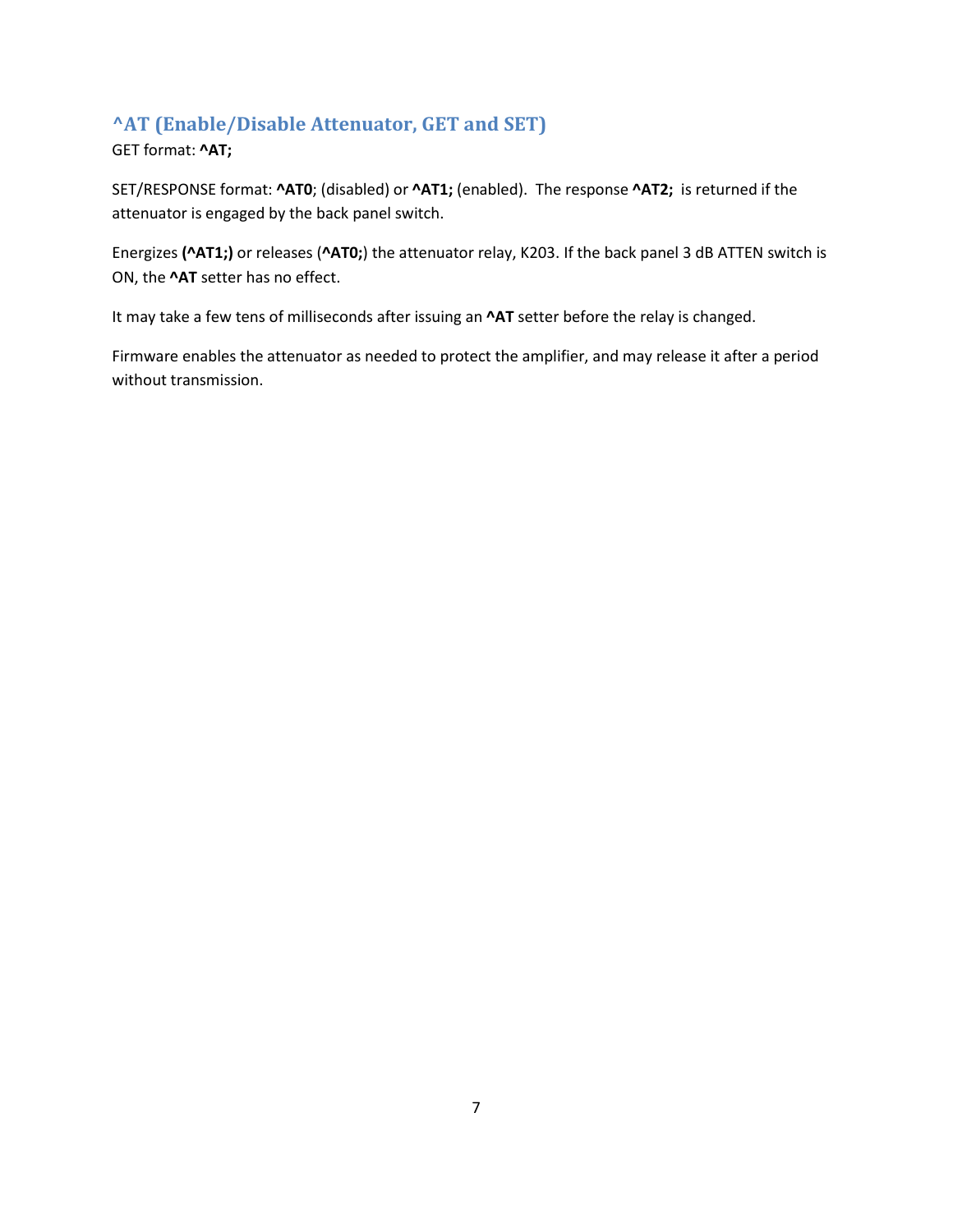# <span id="page-7-0"></span>**^BN (Band Number, GET and SET)**

GET format: **^BN;**

SET/RESPONSE format: **^BNbb;** where **bb** is 00 to 10. A leading zero may not be omitted.

**^BNbb;** may be used to select the Band Number when receiving.

The amplifier changes the Band Number from the transmit frequency counter.

If you know the frequency, it is better to band switch with the **^MT** command, because **^MT** also sets ATU settings memorized for that frequency.

| bb | Band       |
|----|------------|
| 00 | 160 meters |
| 01 | 80 meters  |
| 02 | 60 meters  |
| 03 | 40 meters  |
| 04 | 30 meters  |
| 05 | 20 meters  |
| 06 | 17 meters  |
| 07 | 15 meters  |
| 08 | 12 meters  |
| 09 | 10 meters  |
| 10 | 6 meters   |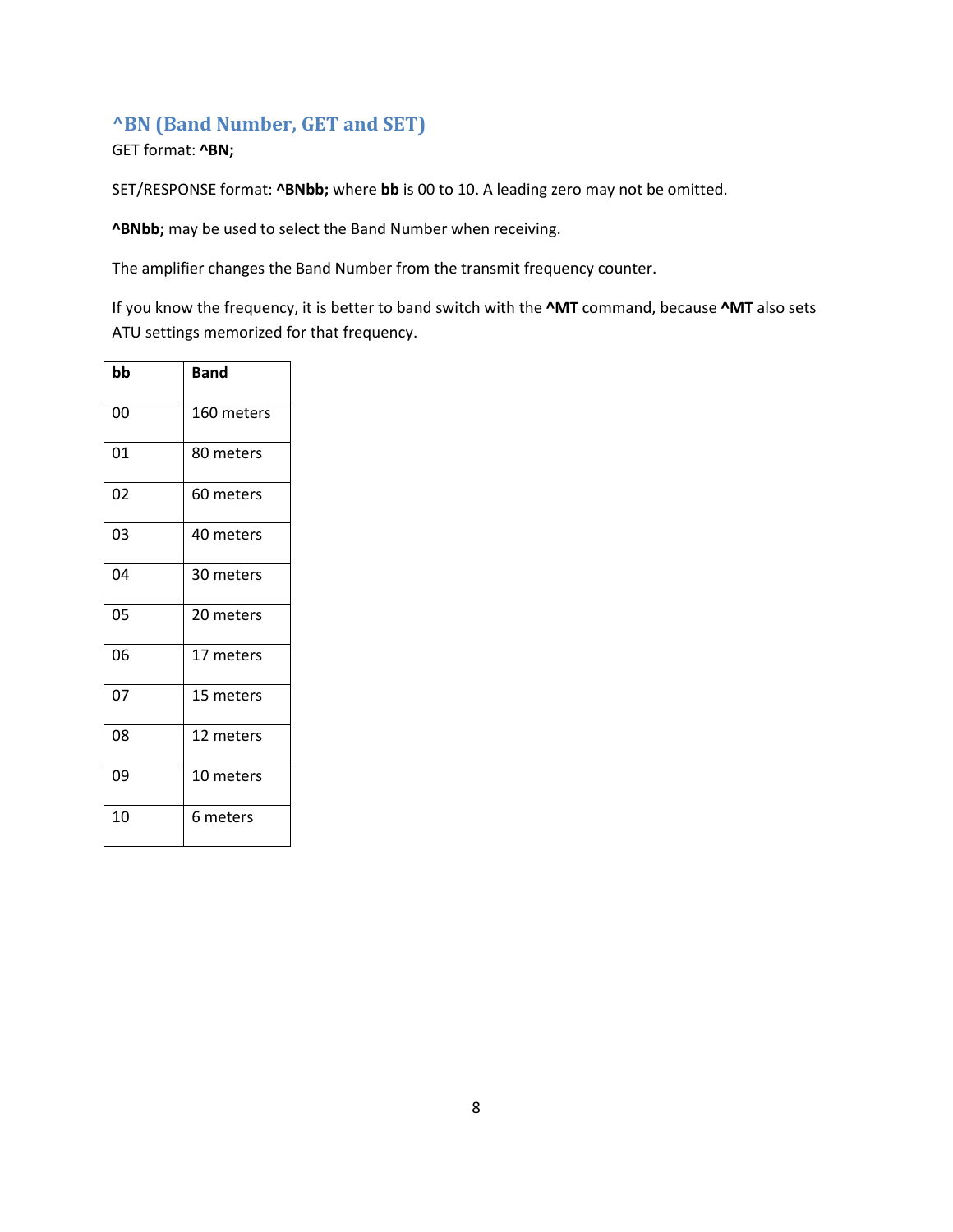#### <span id="page-8-0"></span>**^BRP (PC DATA RS-232 Serial I/O Speed, GET and SET)**

GET format: **^BRP;**

SET/RESPONSE format**:**

**^BRP0;** for 4800 bit/s, **^BRP1;** for 9600 bit/s, **^BRP2;** for 19200 bit/s or **^BRP3;** for 38400 bit/s. Firmware load automatically chooses 38400 bit/s.

#### <span id="page-8-1"></span>**^BRX (Transceiver RS-232 Serial I/O Speed, GET and SET)**

GET format: **^BRX;**

SET/RESPONSE format**:**

**^BRX0;** for 4800 bit/s, **^BRX1;** for 9600 bit/s, **^BRX2;** for 19200 bit/s or **^BRX3;** for 38400 bit/s.

**Note:** KX3 firmware load through the KXPA100 requires that the Transceiver RS-232 serial I/O speed be preset to 38400 bit/s.

#### <span id="page-8-2"></span>**^BY (ATU Bypass, GET and SET)**

GET format: **^BY;**

SET/RESPONSE format: **^BYN;** (not bypassed) **or ^BYB;** (bypassed).

Gets or sets ATU bypass relay K118.

Firmware releases inductor, capacitor, and side relays while bypassed to reduce power consumption.

Firmware may change the bypass relay during ATU tune operations.

PA bypass relay K24 is not affected by the **^BY** command. See **^OP** for PA Bypass.

This command is meaningful only if the optional KXAT100 Antenna Tuner is installed.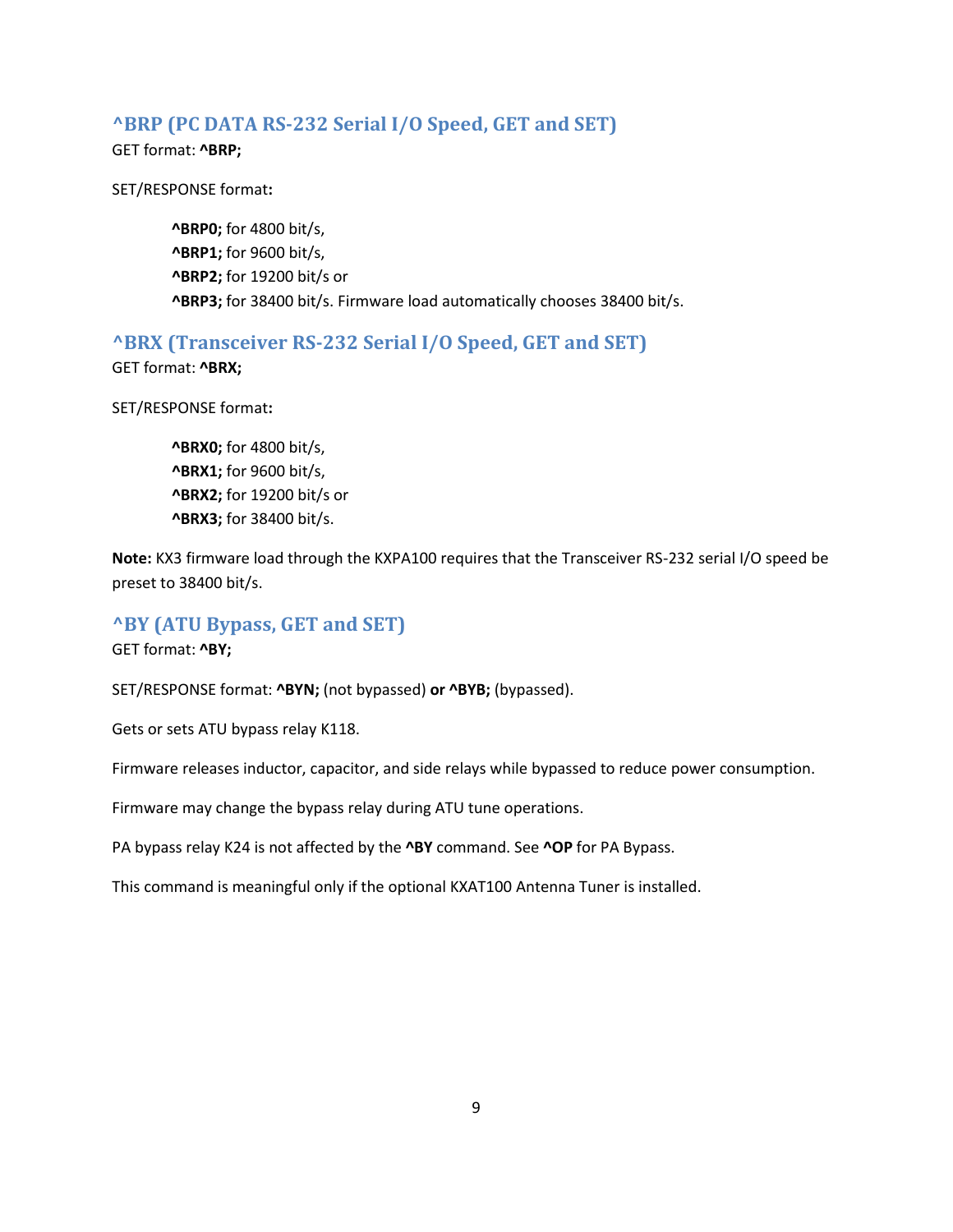## <span id="page-9-0"></span>**^CR (ATU Select Capacitors, GET and SET)**

GET format: **^CR;**

SET/RESPONSE format: **^Chh;** where **hh** are two hexadecimal digits indicating the selected capacitors.

Se[e http://en.wikipedia.org/wiki/Hexadecimal](http://en.wikipedia.org/wiki/Hexadecimal) for a description of this notation.

Examples:

**^CR00;** selects no capacitors. **^CRFF;** selects all capacitors. **^CR80;** selects only the largest capacitor. **^CRC1;** selects the largest, second largest, and smallest capacitors.

| <b>Hex Digits</b> | Relay | Capacitance (pF) |
|-------------------|-------|------------------|
| 80                | K116  | 1360             |
| 40                | K115  | 660              |
| 20                | K114  | 300              |
| 10                | K113  | 150              |
| 08                | K112  | 82               |
| 04                | K111  | 40               |
| 02                | K110  | 22               |
| 01                | K109  | 10               |

The *KXPA Utility* Operate page displays capacitor relay settings as check boxes and as a total capacitance.

It may take a few tens of milliseconds after issuing **^CR** before the relays are changed.

Capacitor settings are changed by ATU tuning operations. **^CR** set is ignored while tuning.

Capacitor relays are released while the ATU bypass relay is in its bypassed setting.

**^CR** is meaningful only if the optional KXAT100 Antenna Tuner is installed.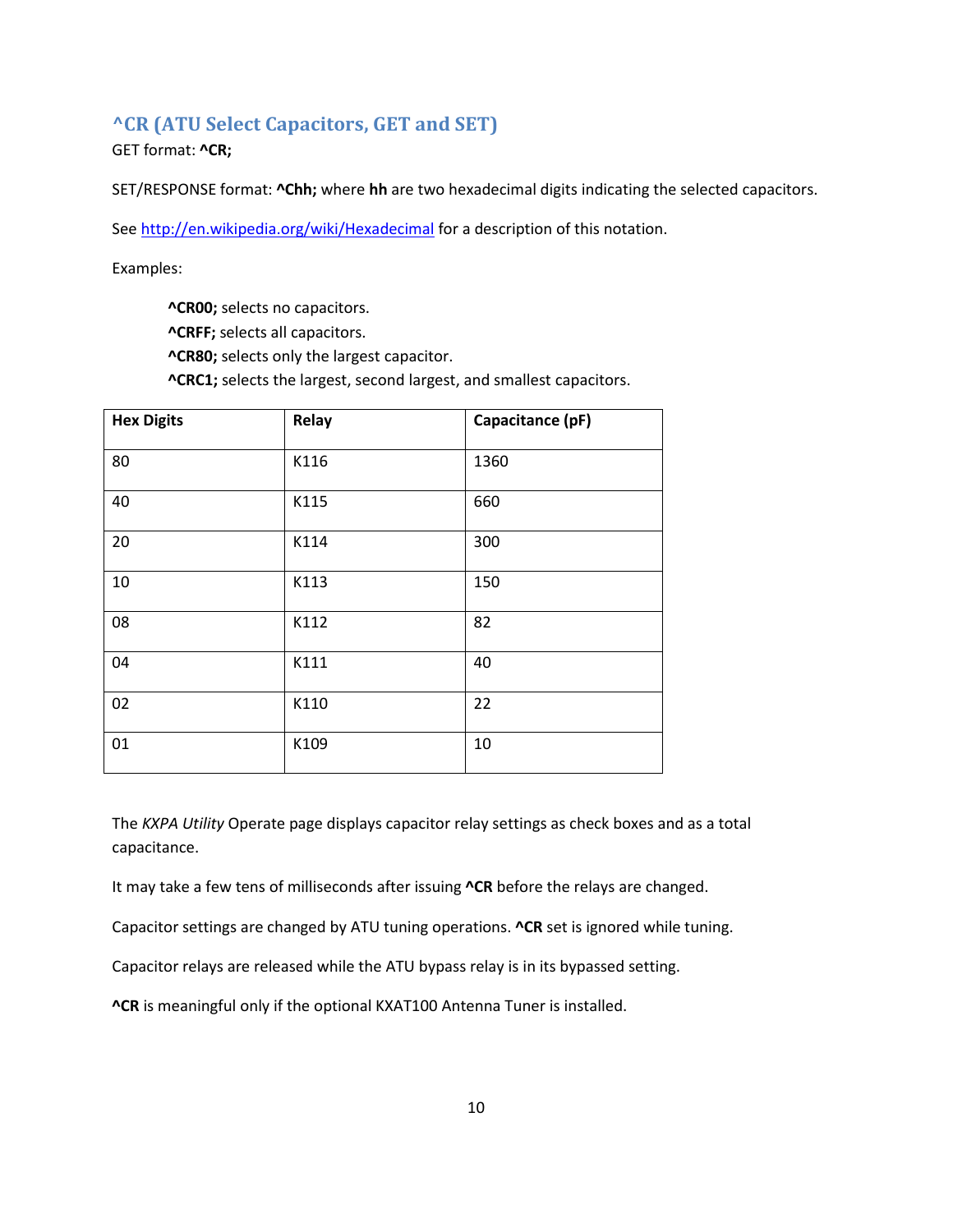### <span id="page-10-0"></span>**^DM (ATU Display Frequency Memory, GET only)**

GET format: **^DMfffff;** where **fffff** is a frequency in kHz, from 01500 through 60000.

RSP format:

**^DM Ffffff BNbb BINnnn FRccccc-ddddd AN1 BYy SIt CRhh LRhh AN2 BYy SIt CRhh LRhh;**

Where: **fffff** is the frequency, **bb** is the Band Number (see **^BN**), **nnn** is the 0-based index of the frequency memory "bin" within the band, **ccccc**-**ddddd** is the frequency range for that bin. The two frequency memories for antenna 1 and 2 are then displayed: ATU bypass relay setting (**BYN or BYB**), ATU Side Relay setting (**SIT** for Side Transmitter and **SIA** for Side Antenna), and the capacitor (**CR**) and inductor (**LR**) relay settings. "**EMPTY**" is displayed for erased frequency memories.

Example:

```
^DM03805;
^DM F03805 BN01 BIN040 FR03800-03819
AN1 BYN SIT CR0E LRD8
AN2 EMPTY;
```
### <span id="page-10-1"></span>**^EC (Erase Configuration, SET only)**

SET format: **^EC;** erases EEPROM containing ATU frequency memories, per-band settings and all configuration selections, including the current RS-232 speed. Configuration and per-band settings are formatted to default values during restart after a microcontroller reset. **^EC;** does not disturb the KXPA100 serial number, its fault table, or factory calibration data.

**^EC;** is ignored while the ATU is tuning or transmitting.

**^EC** is used by the *KXPA Utility* Reset Configuration dialog.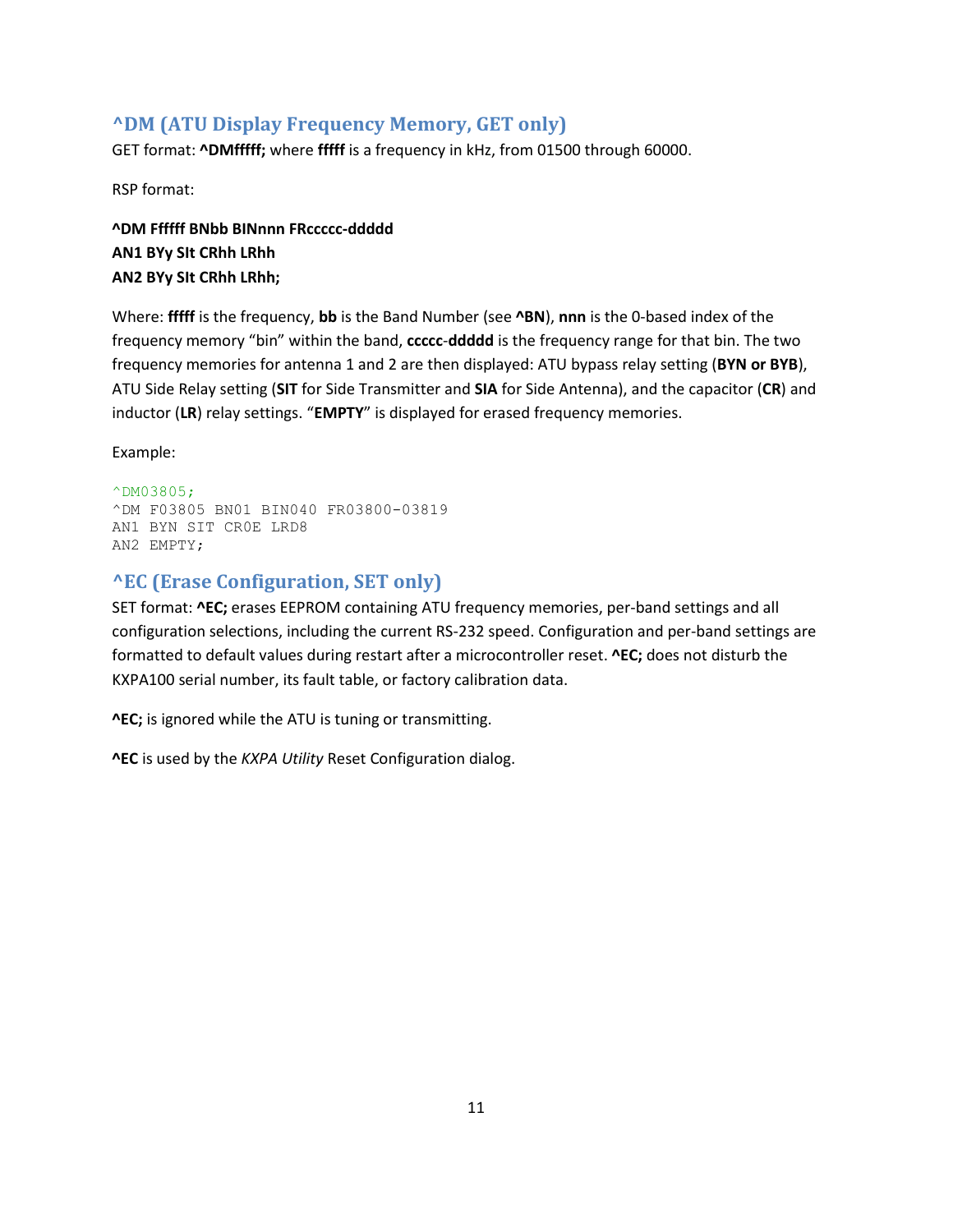### <span id="page-11-0"></span>**^EM (ATU Erase Frequency Memory, SET only)**

SET format: **^EMbba;** erases ATU memories for one or both antennas on band **bb** (See **^BN**).

**bb** 15 is interpreted as "all bands" for this command.

**a** is 0 for both antennas, 1 for antenna 1, 2 for antenna 2.

Examples:

**^EM011;** erases just antenna 1 memories for band 01 (80 meters).

**^EM152;** erases just antenna 2 memories for all bands, leaving antenna 1 memories unchanged.

**^EM150;** erases all memories on all bands.

This command may take as long as a couple of seconds.

**^EM** is ignored while the ATU is tuning or the amplifier is transmitting.

**^EM** is used by the *KXPA Utility* Erase Memory dialog.

### <span id="page-11-1"></span>**^F (Frequency Count, GET only)**

GET format: **^F;**

RESPONSE format: **^Fnnnnn;** where **nnnnn** is the approximate frequency of the last transmission, in kHz.

Use **^MT** to perform a memory recall tune for a specified frequency.

## <span id="page-11-2"></span>**^FE (Cancel ATU Full Search Tune, SET only, with ^FE response)**

SET/RESPONSE format: **^FE;**

**^FE;** cancels an in-progress full search tune. If a full search tune was interrupted, the "best so far" tuner settings are loaded.

A normal full search tune also receives an **^FE** response when the tune completes. This signals "end of tune".

**^FE** is ignored if the optional KXAT100 Antenna Tuner is not installed.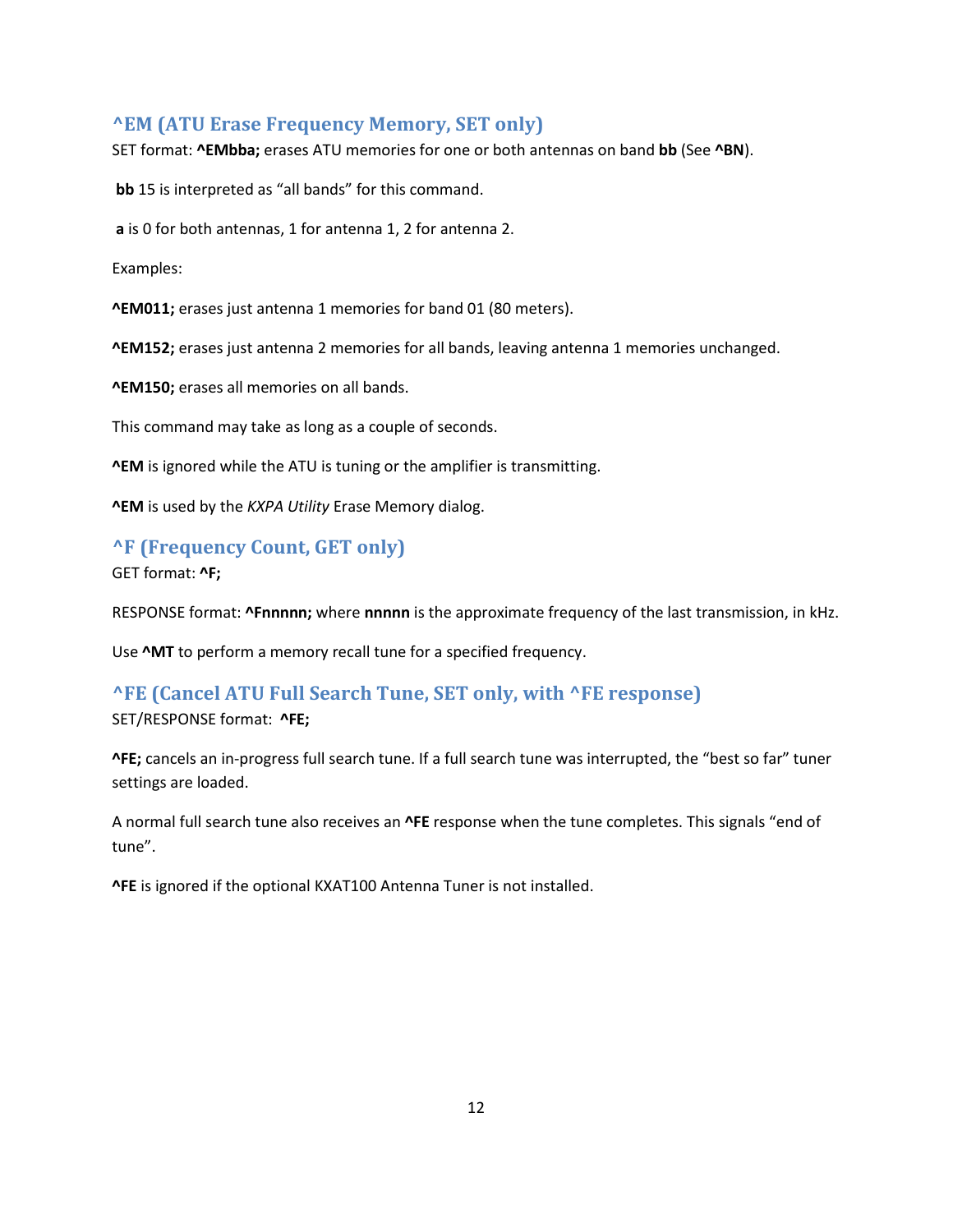# <span id="page-12-0"></span>**^FL (Fault, GET and SET)**

GET format: **^FL;**

RESPONSE format: **^FLcddddd;** where **c** is a fault code and **ddddd** is an associated detail value.

SET format: **^FLC**; to turn off the FAULT LED.

| <b>Fault Code</b> | <b>Name</b>                | <b>Detail value</b>                                                  | <b>Description</b>                                                                                         |
|-------------------|----------------------------|----------------------------------------------------------------------|------------------------------------------------------------------------------------------------------------|
| N                 | <b>None</b>                | # of power on events<br>since some other fault                       | No fault                                                                                                   |
| Α                 | <b>Antenna Tuner Match</b> | Best SWR * 10. (999 is<br>interpreted as 99.9:1<br>SWR)              | <b>NO TUNE</b><br>ATU could not find an<br>acceptable match for<br>antenna                                 |
| C                 | <b>Drain Current</b>       | Current in tenths of an<br>Ampere. See ^PC                           | <b>HI CUR</b><br>Excessive PA drain<br>current                                                             |
| D                 | <b>Dissipation</b>         | Dissipated power in<br>tenths of a watt. See<br>^PD                  | <b>HI DISS</b><br>Excessive dissipation:<br>supply voltage * PA<br>current - output power<br>exceeds limit |
| H                 | <b>High Supply Voltage</b> | millivolts                                                           | <b>HI SPPLY</b><br>Excessive supply voltage                                                                |
| T                 | Input power                | Input power, in tenths<br>of a watt. See <b>^PI</b>                  | HIP IN<br>Excessive input power                                                                            |
| L                 | Low supply voltage         | millivolts                                                           | <b>LO SPPLY</b><br>Insufficient DC supply<br>voltage                                                       |
| P                 | Forward Power              | Forward (output)<br>power, in tenths of a<br>watt. See <b>^PF</b>    | <b>HIP OUT</b><br>Excessive output power                                                                   |
| $\mathsf R$       | Reflected power            | Reflected (reverse)<br>power, in tenths of a<br>watt. See <b>^PV</b> | <b>HI PREFL</b><br><b>Excessive reflected</b><br>power. Improve SWR or                                     |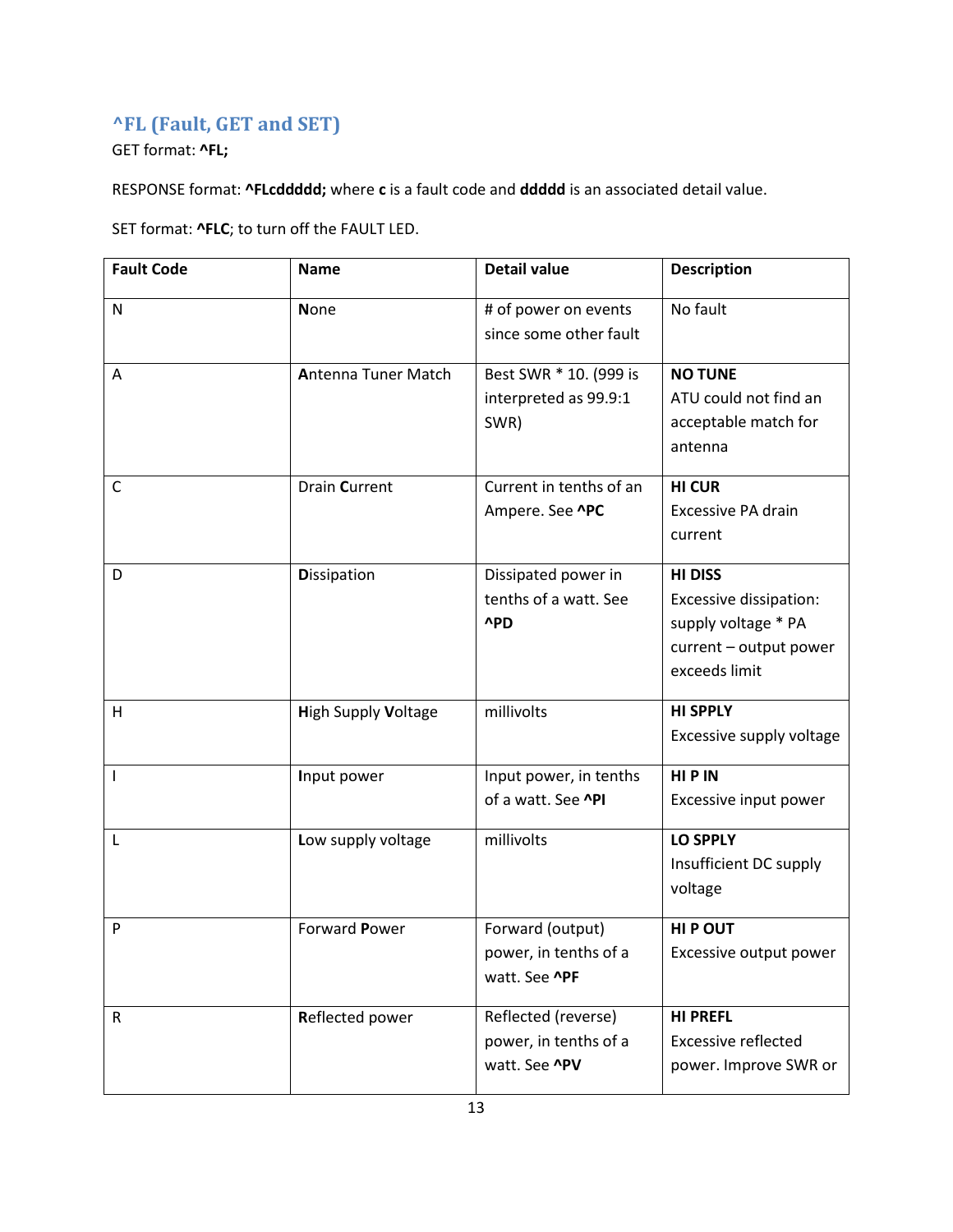| <b>Fault Code</b> | <b>Name</b> | <b>Detail value</b>      | <b>Description</b>           |
|-------------------|-------------|--------------------------|------------------------------|
|                   |             |                          | reduce power.                |
| S                 | <b>SWR</b>  | SWR * 10 (999 means      | <b>NO TUNE</b>               |
|                   |             | 99.9:1)                  | <b>Excessive SWR. ATU is</b> |
|                   |             |                          | not available or is in a     |
|                   |             |                          | mode that inhibits           |
|                   |             |                          | automatic retune.            |
|                   |             |                          |                              |
|                   | Temperature | Temp in tenths of a      | <b>HI TnnC</b>               |
|                   |             | degree C. See <b>^TM</b> | <b>Excessive Heat Sink</b>   |
|                   |             |                          | Temperature                  |
|                   |             |                          |                              |

Note: Seven segment display limitations require that fault codes not be defined with K, M, Q, V, W, X, or Z.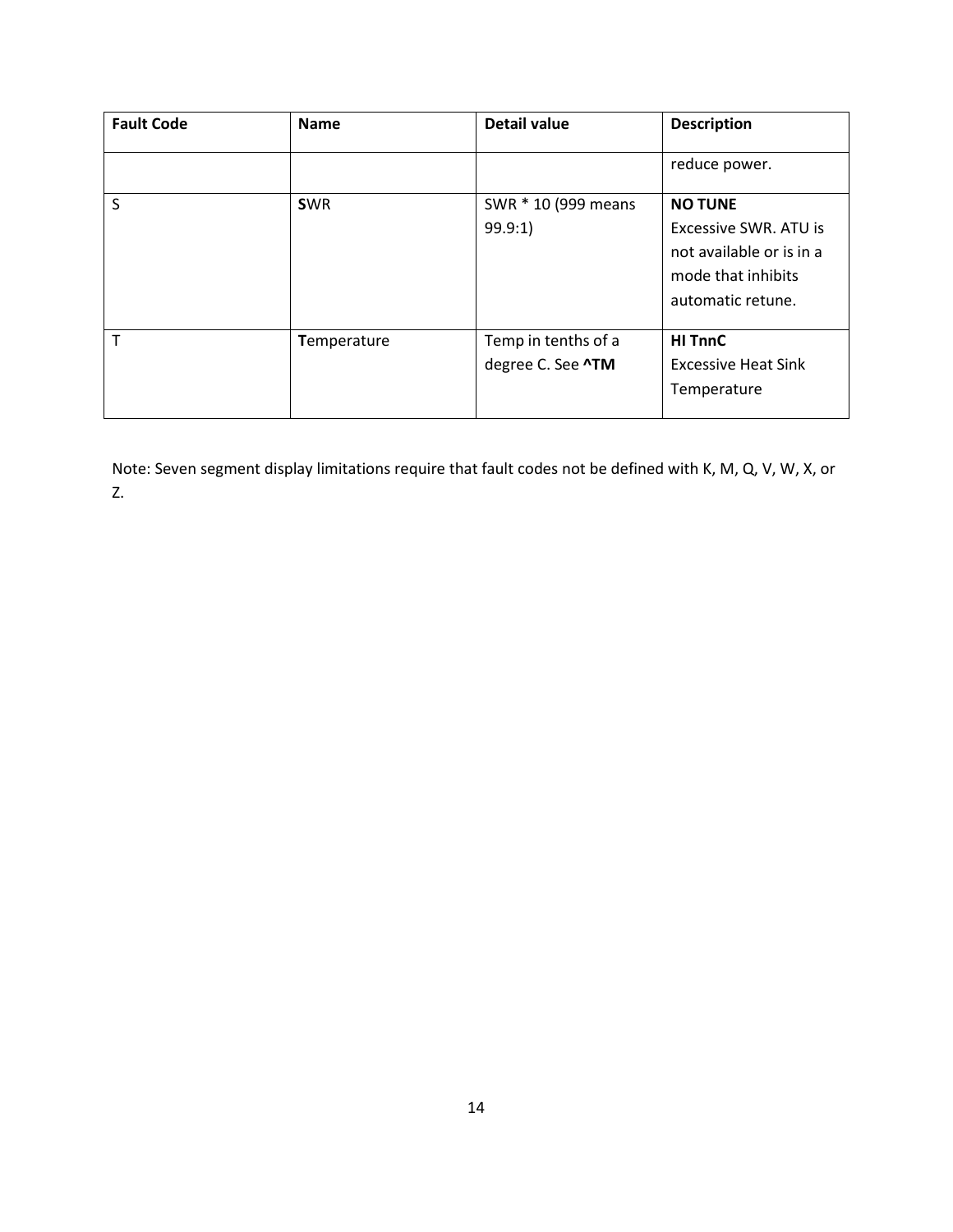# <span id="page-14-0"></span>**^FT (ATU Full Search Tune, SET only, with ^FE response)**

SET format: **^FT;**

**^FT;** starts a Full Search Tune. If Mode is Bypass, the Mode is changed to Manual.

An **^FE;** RESPONSE is sent when a Full Search Tune initiated by **^FT;** completes. Use **^FE** to cancel a full search tune in progress.

This command is ignored if the optional KXAT100 Antenna tuner is not installed.

# <span id="page-14-1"></span>**^I (Identify, GET only)**

GET format: **^I;**

RESPONSE format: **^IKXPA100;**

Note: KXPA100 permanent boot block firmware responds to **I** with "**kxpa100;**" in lower case.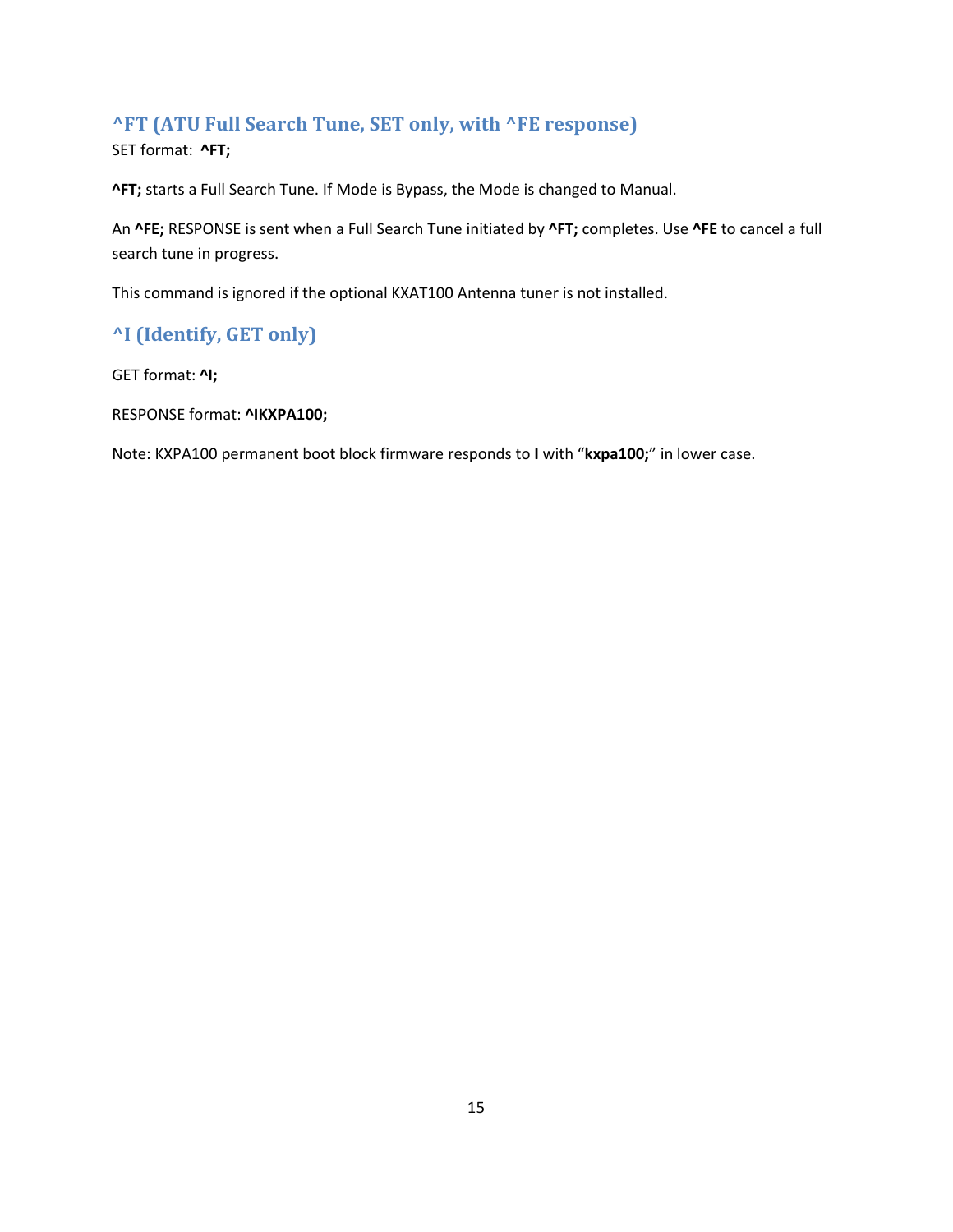## <span id="page-15-0"></span>**^LR (ATU Select Inductors, GET and SET)**

GET format: **^LR;**

SET/RESPONSE format: **^LRhh;** where **hh** are hexadecimal digits (0-9 and A-F) indicating the selected inductors.

Examples:

**^LR00;** selects no inductors **^LRFF;** selects all inductors **^LR80;** selects only the largest inductor. **^LRE0;** selects the three largest inductors.

Se[e http://en.wikipedia.org/wiki/Hexadecimal](http://en.wikipedia.org/wiki/Hexadecimal) for a description of hexadecimal notation.

| <b>Hex digits</b> | <b>Relay activated</b> | Inductance (nH) |
|-------------------|------------------------|-----------------|
| 80                | K108                   | 9000            |
| 40                | K107                   | 4400            |
| 20                | K106                   | 2100            |
| 10                | K105                   | 1000            |
| 08                | K104                   | 480             |
| 04                | K103                   | 230             |
| 02                | K102                   | 110             |
| 01                | K101                   | 50              |

The *KXPA Utility* Operate page displays the relay settings as check boxes and total inductance.

It may take a few tens of milliseconds after issuing **^Lxx;** before the relays are changed.

Inductor relays are released whenever the bypass relay is in bypass (**^BYPB;**).

Inductor relays are changed by ATU tuning. **^LR** is ignored during ATU tune.

**^LR** is meaningful only if the optional KXAT100 Antenna Tuner is installed.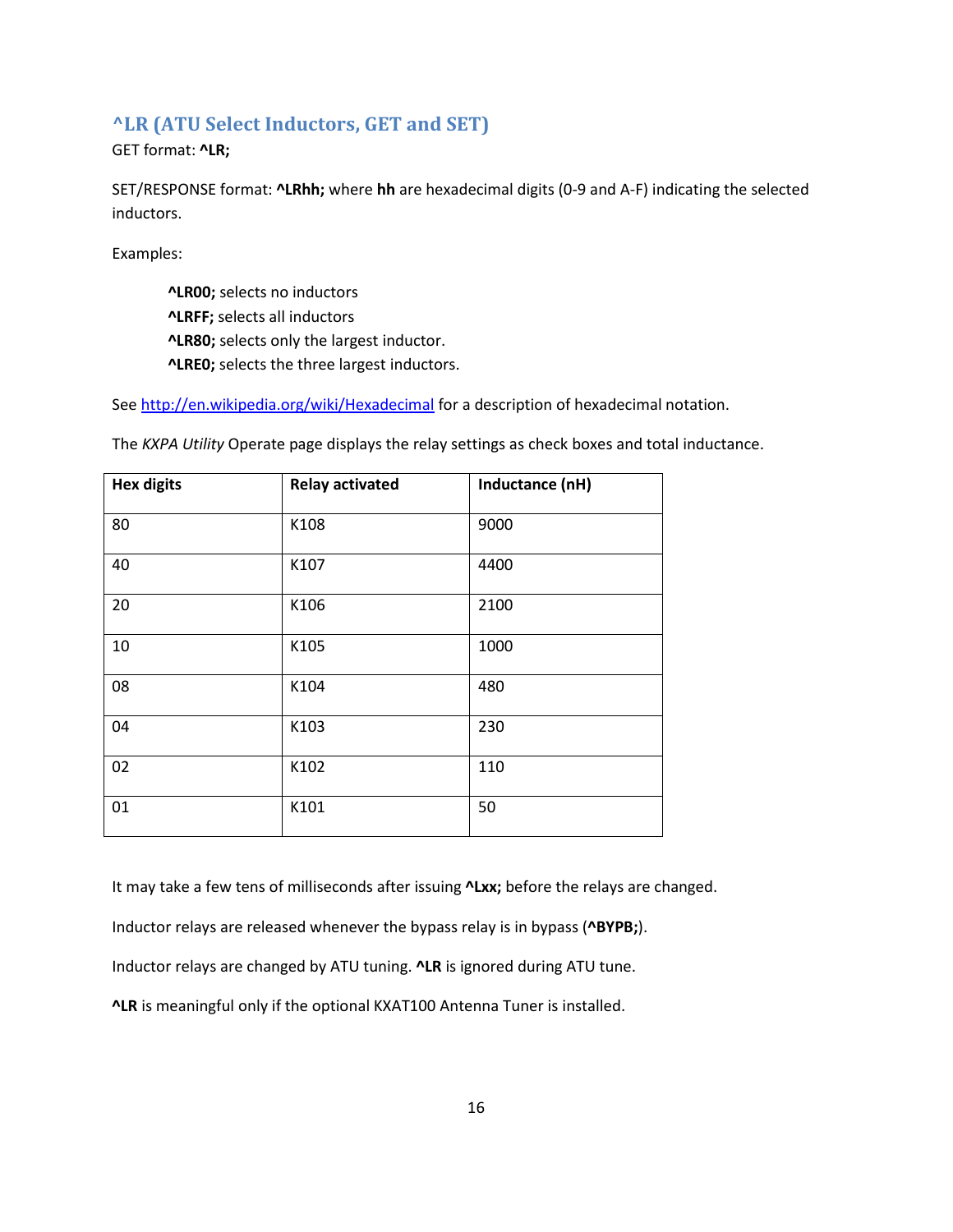### <span id="page-16-0"></span>**^MD (ATU Mode, GET and SET)**

#### GET format**: ^MD;**

#### SET/RESPONSE format: **^MDB;** or **^MDM;** or **^MDA;**

**^MDB;** is "**B**ypass" mode. The bypass relay is released to its Bypassed setting and the KXPA100 does not attempt to tune. A TUNE button press changes the mode to Manual and initiates a full search tune.

**^MDM;** is "**M**anual" mode. In "manual" mode, the KXPA100 recalls tuner settings memorized from a prior tune whenever the antenna changes or the frequency changes significantly. A TUNE button press also used to initiate a full search tune.

**^MDA;** is "**A**utomatic" mode. The KXPA100 recalls memorized tuner settings on frequency change, and performs a full search tune if the SWR exceeds a threshold (typically 1.8:1). A TUNE button press also initiates a full search tune.

**^MD** set may be ignored while transmitting.

Mode is changed from Bypass to Manual if an ATU tune is initiated (**^MT**, **^FT**, or front panel TUNE button press).

This command is meaningful only if the optional KXAT100 Antenna Tuner option is installed.

## <span id="page-16-1"></span>**^MT (ATU Memory Recall Tune, SET only)**

SET format: **^MT;** to perform a memory recall tune on the current Transmit frequency, or

**^MTfffff;** where **fffff** is a frequency, in kHz.

^**MT** performs a "memory recall tune" by changing to the memorized tuner setting for the current antenna.

If **fffff** is zero or missing, the last Transmit frequency is used. If the amplifier is currently transmitting, the measured transmit frequency is used instead of **fffff**.

If there is no memorized tuner setting for the specified frequency, adjacent memories are searched above and below the specified frequency, as far as the band edges, until a suitable memory is found.

If no KXAT100 Automatic Antenna tuner is installed, **^MTfffff;** performs a band switch to the appropriate band.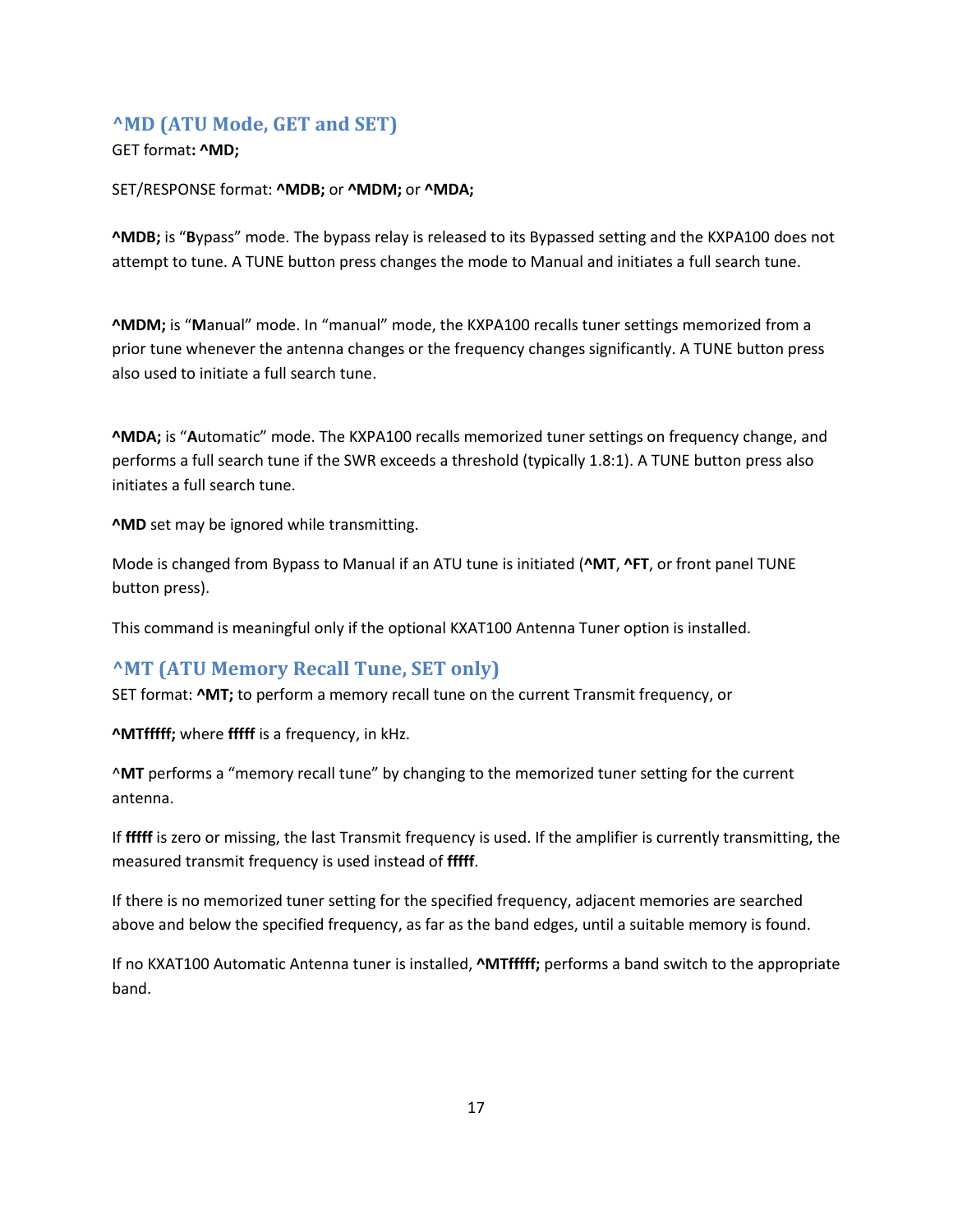### <span id="page-17-0"></span>**^OP (Operate / Standby, GET and SET)**

#### GET format: **^OP;**

SET/RESPONSE format: **^OP0;** (standby) or **^OP1;** (operate)

**^OP** controls the PA bypass relay K24 on the LPF board. The relay is released to its normally closed "bypass" setting with **^OP0; (**letter O, letter P, digit 0) and is pulled in to the "not bypassed" or "Operate" setting with **^OP1;**

The KXPA100 has no physical switch for operate/standby, and the amplifier starts in "operate" mode unless a serial command is sent. KXPA100 firmware may change this setting as part of its power-on initialization.

The *KXPA Utility* uses an Operate page "PA Bypass" checkbox for this command. When the "PA Bypass" check box is selected, relay K24 is in its "bypassed" (**^OP0;**) setting. When the "PA Bypass" is not checked, relay K24 is in its "not bypassed" (**^OP1;**) setting.

Operate/Standby is one of several conditions that must be set appropriately for the amplifier's T/R switch to reach Transmit. Other conditions include key line assert, no current fault, ATU not tuning, and a frequency count that is not between 26 and 28 MHz.

### <span id="page-17-1"></span>**^PC (PA Drain Current, GET only)**

GET format**: ^PC;**

RESPONSE format: **^PCnnnn;** where **nnnn** is the PA Drain Current, in tenths of amperes.

For example, **^PC0125;** is 12.5 Amperes.

#### <span id="page-17-2"></span>**^PD (Power Dissipation, GET only)**

GET format **^PD;**

RESPONSE format: **^PDnnnn;** where **nnnn** is the dissipated power, in tenths of a watt. Computed as supply voltage \* PA Drain Current – Forward Power. **^PD1200;** is 120.0 watts

#### <span id="page-17-3"></span>**^PF (Forward Power, GET only)**

GET format: **^PF;**

RESPONSE format: **^PFnnnn;** where **nnnn** is the forward power output of the amplifier, in tenths of watts. For example, **^PF1234;** is 123.4 watts.

#### <span id="page-17-4"></span>**^PI (Input Power, GET only)**

GET format: **^PI;**

RESPONSE format: **^PInnnn;** where **nnnn** is the input power to the amplifier, in tenths of watts. For example, **^PI0054;** indicates an input power of 5.4 watts.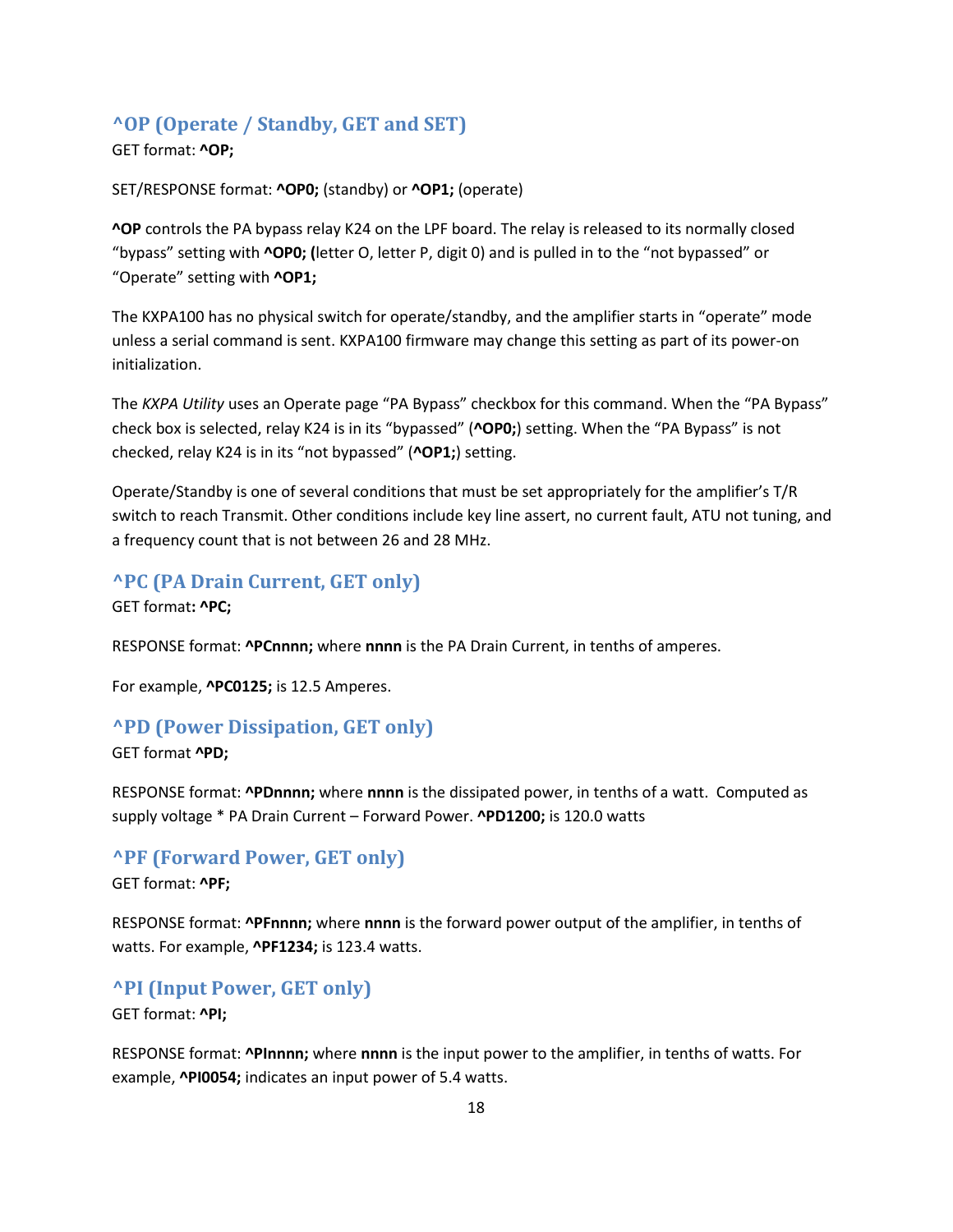# <span id="page-18-0"></span>**^PV (Reflected (reverse) Power, GET only)**

GET format: **^PV;**

RESPONSE format: **^PVnnnn;** where **nnnn** is the reflected power from the antenna connector, in tenths of watts. For example, **^PV0034;** indicates a reflected power of 3.4 watts.

# <span id="page-18-1"></span>**^RS (Reset, SET only)**

SET format**: ^RS;**

**^RS;** resets the microcontroller. This is equivalent to removing the power plug and plugging it back in again.

<span id="page-18-2"></span>**^RV (Firmware Revision, GET only)**

GET format**: ^RV;**

RESPONSE format: **^RVnn.nn;**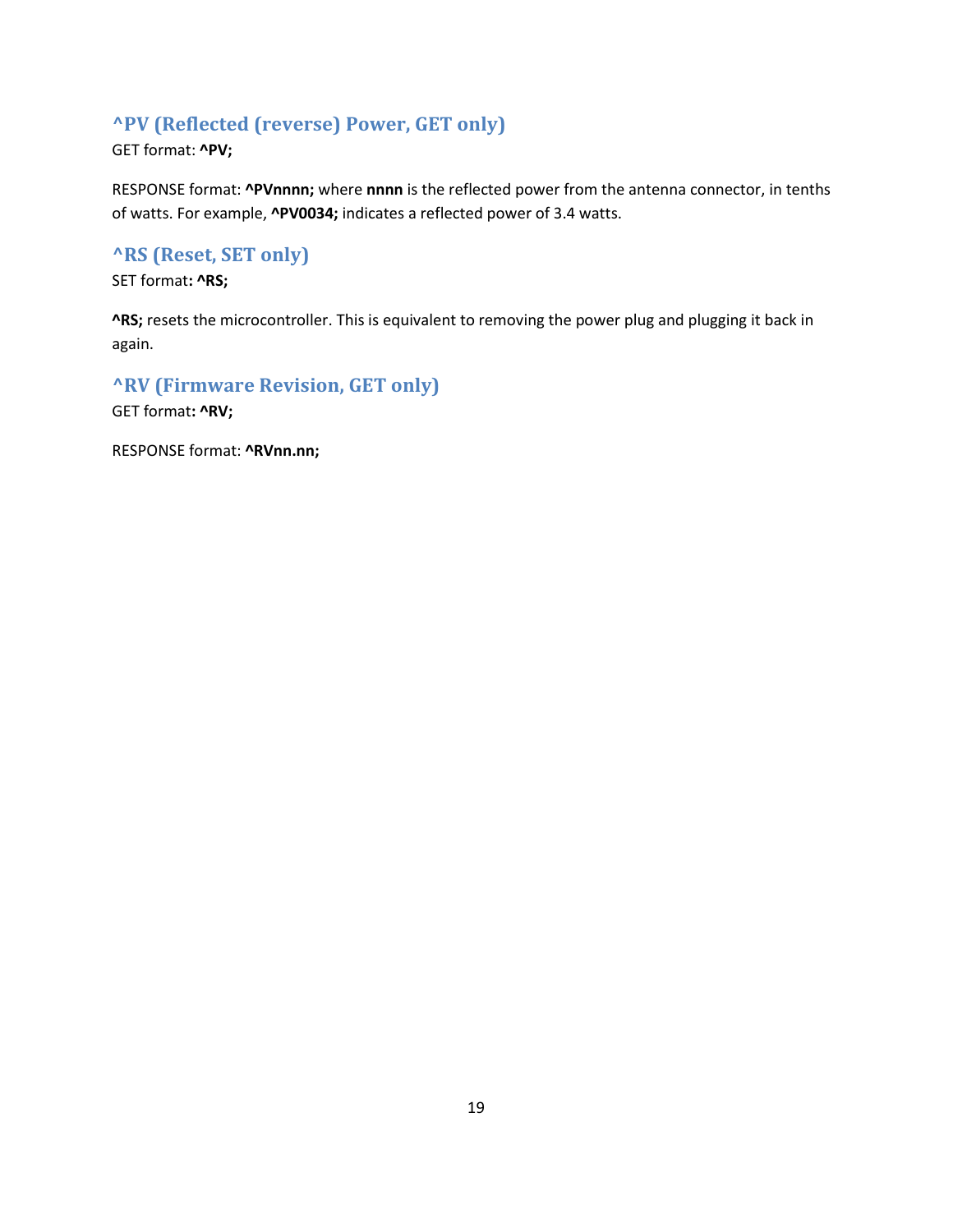# ^**SB (ATU Bypass SWR, GET only)**

GET format: **^SB;**

RESPONSE format: **^SBnnn;** Range is **^SB010;** to **^SB999;** for 1.0 to 99.9 SWR.

**^SB** is the SWR of the antenna, as measured at the KXPA100 coupler, when the KXAT100 Antenna Tuner was last in bypass (which occurs in each full search tune).

## <span id="page-19-0"></span>**^SI (ATU Side Relay, GET and SET)**

GET format: **^SI;**

SET/RESPONSE format: **^SIT;** or **^SIA;**

Gets or sets the state of SIDE relay K117.

The selected capacitors (see **^CR**) are connected to the *transmitter* side of the inductor (a CL network) when K117 is not energized (**^SIT;**)

The selected capacitors are connected to the *antenna* side of the inductor (an LC network) when K117 is energized (**^SIA;**).

The inductance is in series between the transmitter and antenna connector. The capacitance can shunt either end of the inductor.

Generally, the capacitors shunt the higher impedance sid*e.*

It may take a few tens of milliseconds after issuing **^SIx;** before the relay is changed.

The SIDE relay is released while the bypass relay is bypassed. The antenna tuner changes the SIDE relay as needed during tune operations.

This command is meaningful only if the optional KXAT100 Antenna Tuner option is installed.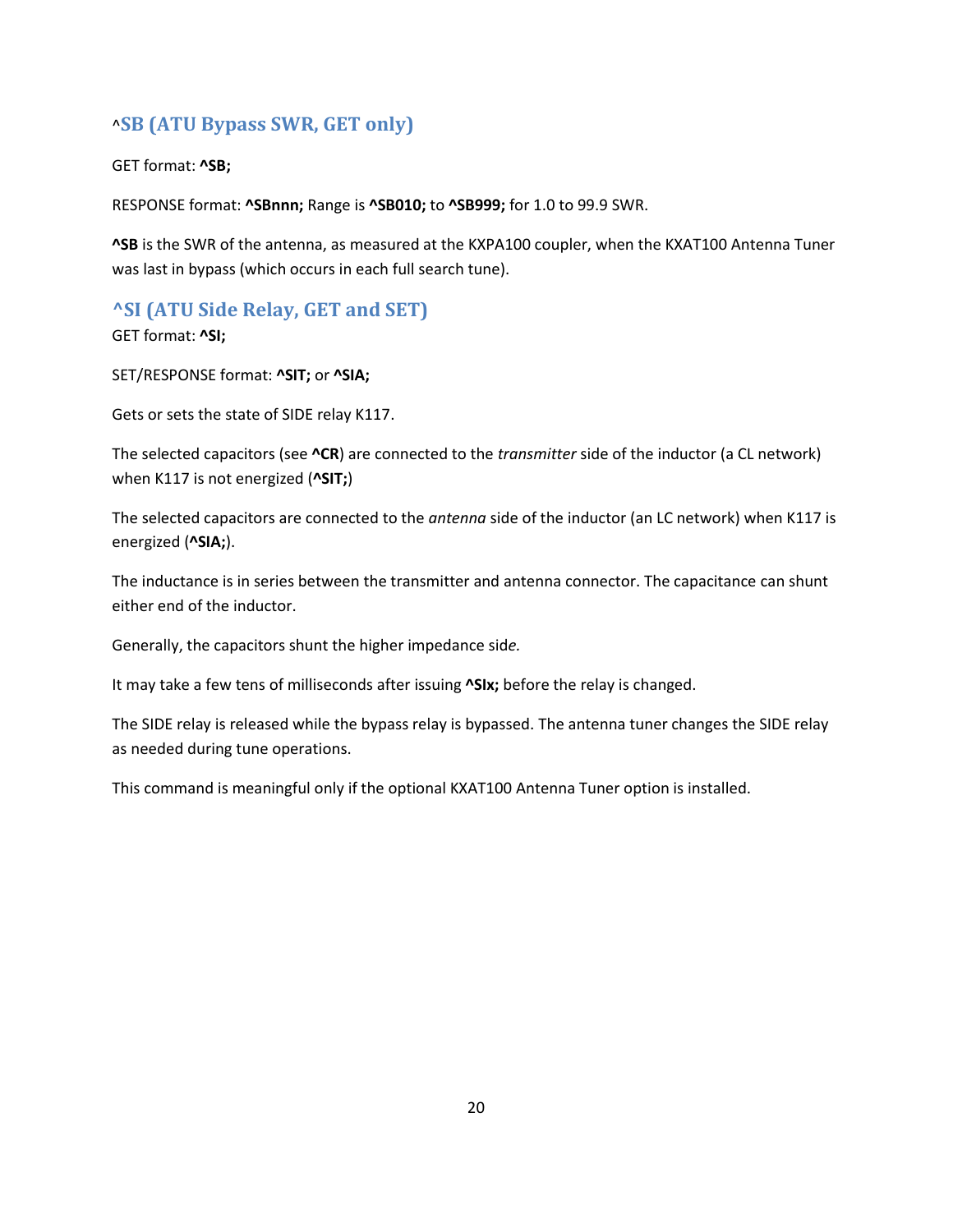### <span id="page-20-0"></span>**^SM (ATU Save Memory, SET only)**

SET format: **^SM;** or **^SMfffff;** where **fffff** is a frequency in kHz.

**^SM** saves the current tuner settings (bypass and side, inductor, capacitor) in the memory for the indicated (or most recent transmit) frequency.

If **fffff** is zero or missing, the last Transmit frequency is used. If transmitting, the measured transmit frequency is used.

**^SM;** is used by the *KXPA Utility* Operate Page Memorize button.

This command is meaningful only if the optional KXAT100 Antenna Tuner is installed.

**^SM** may be used to store an ATU setting for a receive-only frequency, or to override the setting stored by the antenna tuner's full search.

#### <span id="page-20-1"></span>**^SN (Serial Number, GET only)**

GET format: **^SN;**

RESPONSE format: **^SNnnnnn;**

The serial number is installed during factory initialization and remains unchanged thereafter.

### <span id="page-20-2"></span>**^SV (Supply Voltage, GET only)** GET format: **^SV;**

RESPONSE format: **^SVnnnnn;** where **nnnnn** is the DC power supply voltage in millivolts.

Example response: **^SV13400;** for 13.400 volts.

#### <span id="page-20-3"></span>**^SW (SWR, GET only)**

GET format: **^SW;**

RESPONSE format: **^SWnn.n;** Range is **^SW00.0;** to **^SW99.9;** for 99.9 to 1 or higher SWR.

Displays the SWR computed at the most recent forward power peak.

#### <span id="page-20-4"></span>**^TM (Temperature, GET only)**

GET format: **^TM;**

RESPONSE format: **^TMtttt;** where **tttt** is the PA heat sink temperature in tenths of a degree Celsius.

For example, **^TM0271;** indicates a temperature of 27.1 degrees Celsius.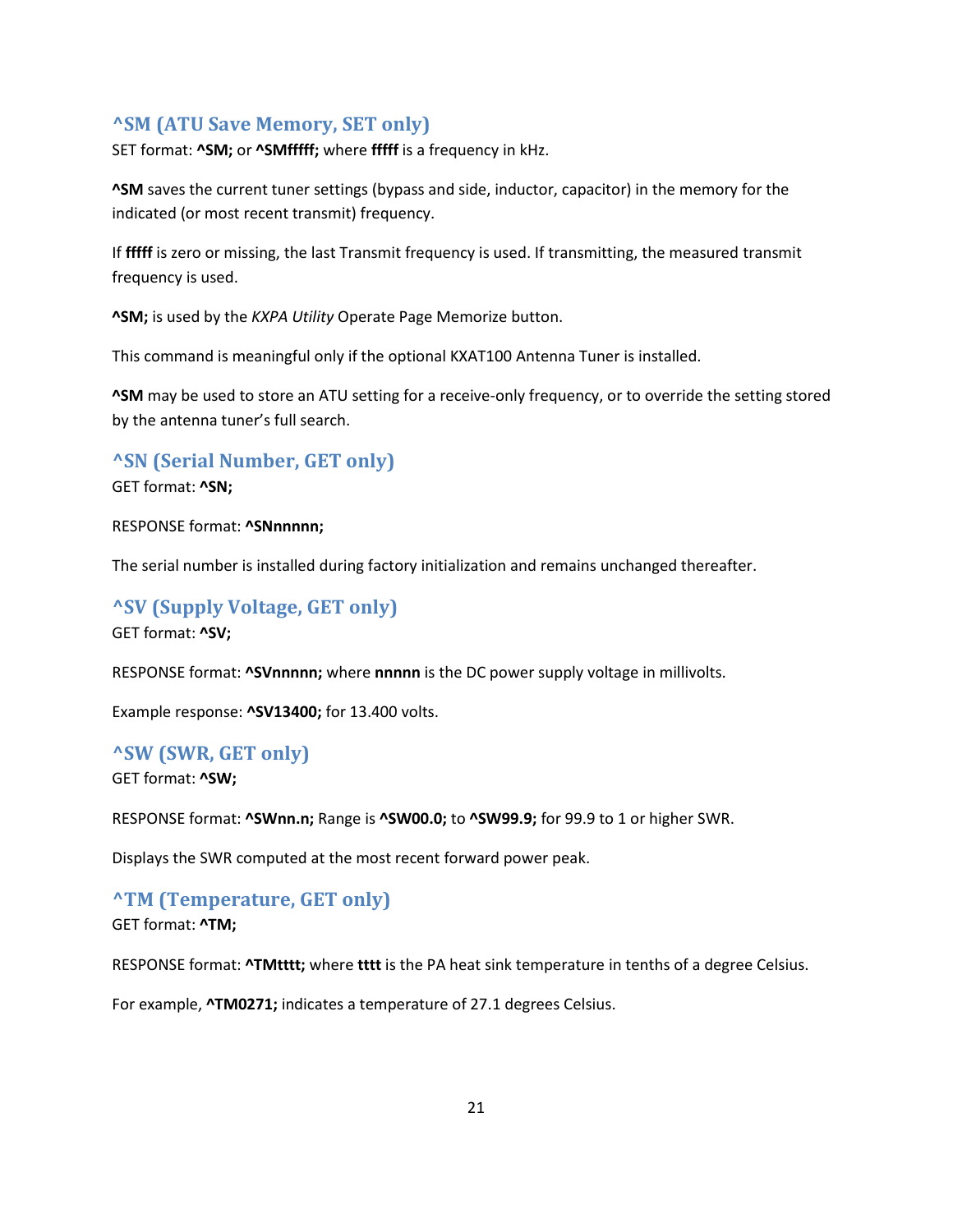# <span id="page-21-0"></span>**^TP (Tune Poll, GET only)**

GET format: **^TP;**

RESPONSE format: **^TP0;** (not currently tuning) or **^TP1;** (tune in progress)

# <span id="page-21-1"></span>**^TU (ATU Installed, GET only)**

**^TU;** is used to determine if the KXAT100 Automatic Antenna Tuner option has been installed.

GET format: **^TU;**

RESPONSE format: **^TU0;** (ATU not detected) or **^TU1;** (ATU detected).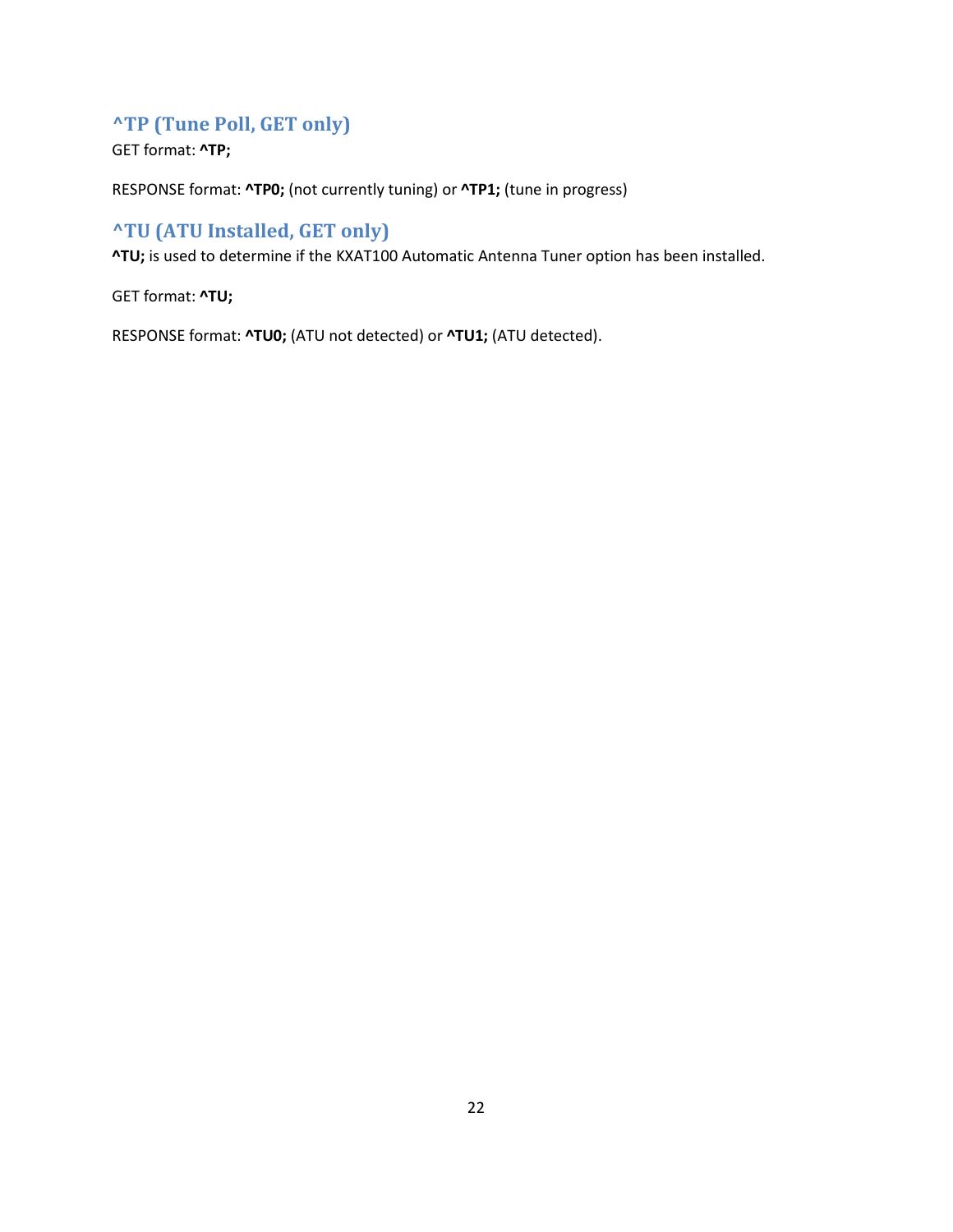# <span id="page-22-0"></span>**^XI (Transceiver Interface select, GET and SET)**

GET format: **^XI;**

SET/RESPONSE format: **^XIn;** where **n** is one of the letters in the left column below.

Describes how the amplifier interprets band voltage changes.

| <b>Transceiver Type</b>   | <b>Band Change</b>                                   | Radio                                                                                                                                                                 |
|---------------------------|------------------------------------------------------|-----------------------------------------------------------------------------------------------------------------------------------------------------------------------|
| A(Any)                    | Tx frequency count, serial                           | Any radio that does not supply                                                                                                                                        |
|                           | command                                              | band voltage.                                                                                                                                                         |
| D (Dynamic) (the default) | Tx frequency count, serial<br>command, band voltages | Dynamic determination,<br>depending on polling and band<br>reference voltage.<br>Band voltage ignored and KX3<br>assumed if transceiver is polling<br><b>KXPA100.</b> |
|                           |                                                      | ICOM assumed if band reference<br>voltage $>= 6V$ .<br>Yaesu FT-817 assumed if band<br>reference voltage < 6V.                                                        |
| I (ICOM)                  | Tx frequency count, serial<br>command, band voltages | ICOM 703, 0-8V.<br>Chooses Band30 for 0 volts,<br>Band6 for 1 volt, Band10 for<br>10/12 and Band15 for 15/17.                                                         |
| X (Elecraft KX3)          | Tx frequency count, serial<br>command                | Elecraft KX3                                                                                                                                                          |
| Y (Yaesu FT-817ND)        | Tx frequency count, serial<br>command, band voltages | Yaesu FT-817ND, 0.33 - 3.33V.<br>Ignores 2m and 70 cm voltages.<br>Cannot select 60 meters from<br>band voltage.                                                      |